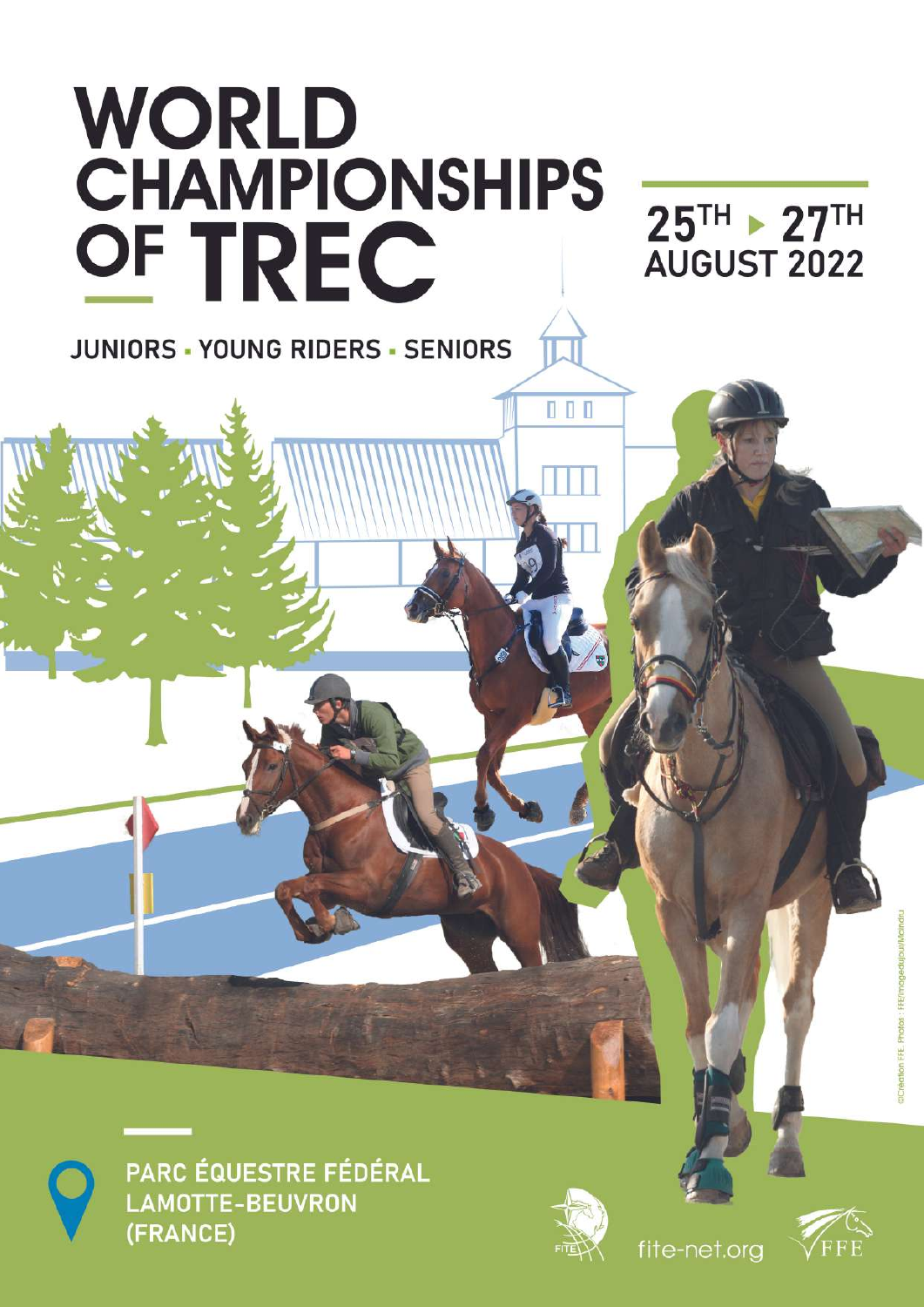



#### THE 2022 WORLD CHAMPIONSHIPS OF TREC

Organized by the Fédération Francaise d'Equitation, the TREC World Championships Juniors, Young riders and Seniors will take place at the Parc équestre fédéral, in Lamotte-Beuvron in France, from the 25th to the 27th of August 2022.

#### **ACCESS TO THE SITE:**

By car: A10 / A71 / exit n°3 Lamotte-Beuvron / RN 20, and then D35 in the direction of Chaumont-sur-tharonne By train: Paris - Toulouse - Barcelone Nearest airport: Orly, at 165 km

#### FOOD SERVICE:

On site, included in the entry fee. Possibility for plus one.

#### **ACCOMODATION OF RIDERS AND** PLUS ONE:

At the Parc équestre fédéral :

- $\bullet$  Camping
- . Dormitories (subject to availability) Around the Parc équestre : hotels, bed and breakfast, camping etc. A list will be provided.

#### **ACCOMODATION OF OFFICIALS:**

At the Parc équestre fédéral

#### **HORSES ACCOMODATION:**

One straw stall per rider and one tack-stall per team are available.

#### LEGAL REQUIREMENTS:

Riders must be of at least 14 years of age in the year of the competition.

#### REGISTRAT ION:

We kindly ask you to send registration forms to parc@ffe.com

The registration payment has to be done to the Fédération Française d'Equitation, by bank transfer : Account holder: F.F.E IBAN: FR76 30003 03766 00050219863 45 BIC : SOGEFRPP Domiciliation : Boulogne Billancourt

Please write the following wording: 2022 TREC World Championships

Only paid entries will be registered.

#### YOU WILL FIND THE INTERNATIONAL TREC REGULATION [HERE.](https://fite-net.org/wp-content/uploads/2022/02/FITE-Reglt-TREC-2022-EN.pdf)

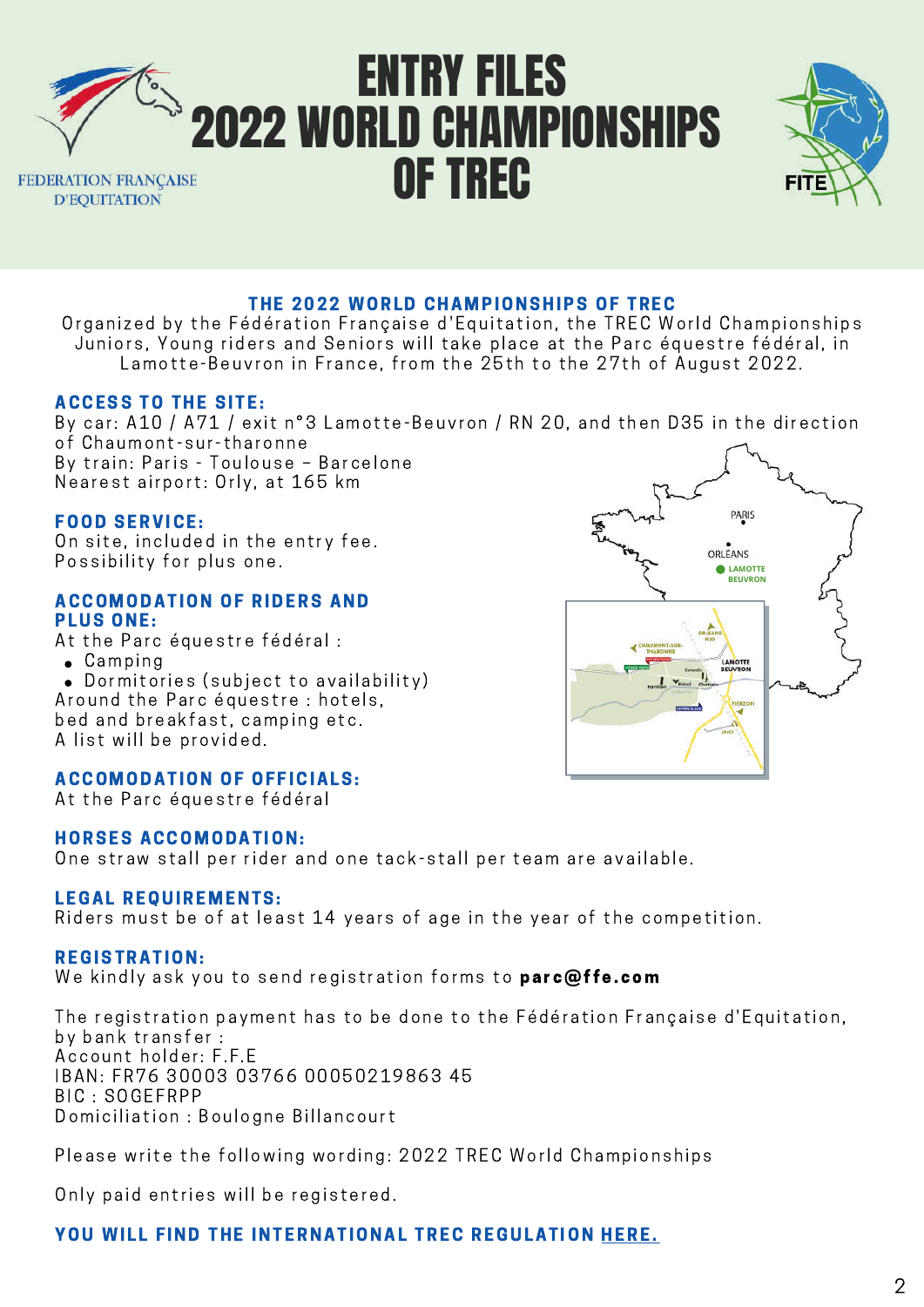

**D'EQUITATION** 

2022 WORLD CHAMPIONSHIPS OF TREC 25 – 27 AUGUST 2022 FEDERATION FRANÇAISE LAMOTTE-BEUVRON – FRANCE



## ENTRY FEES

#### Entry in principle : until the 1st of July 2022 Definitive entry : until the 1st of August 2022

### ENTRY FEES PER RIDER/HORSE: 350 €

Are included:

- $\cdot$  Entry to the competition
- . Meals from Tuesday evening to Sunday morning
- . Stall for 5 nights with a first bedding
- One tack-stall per team

Supplement:

- . One extra night in stall: 30 euros
- Hay in Round Baller: 50 euros
- Little havstack: 12 euros
- Little straw bales: 7 euros
- Ripe: 12 euros

### ENTRY FEES FOR PLUS ONE: 200 €

Are included:

- Access to the competition tracks
- Meals from Tuesday evening to Sunday morning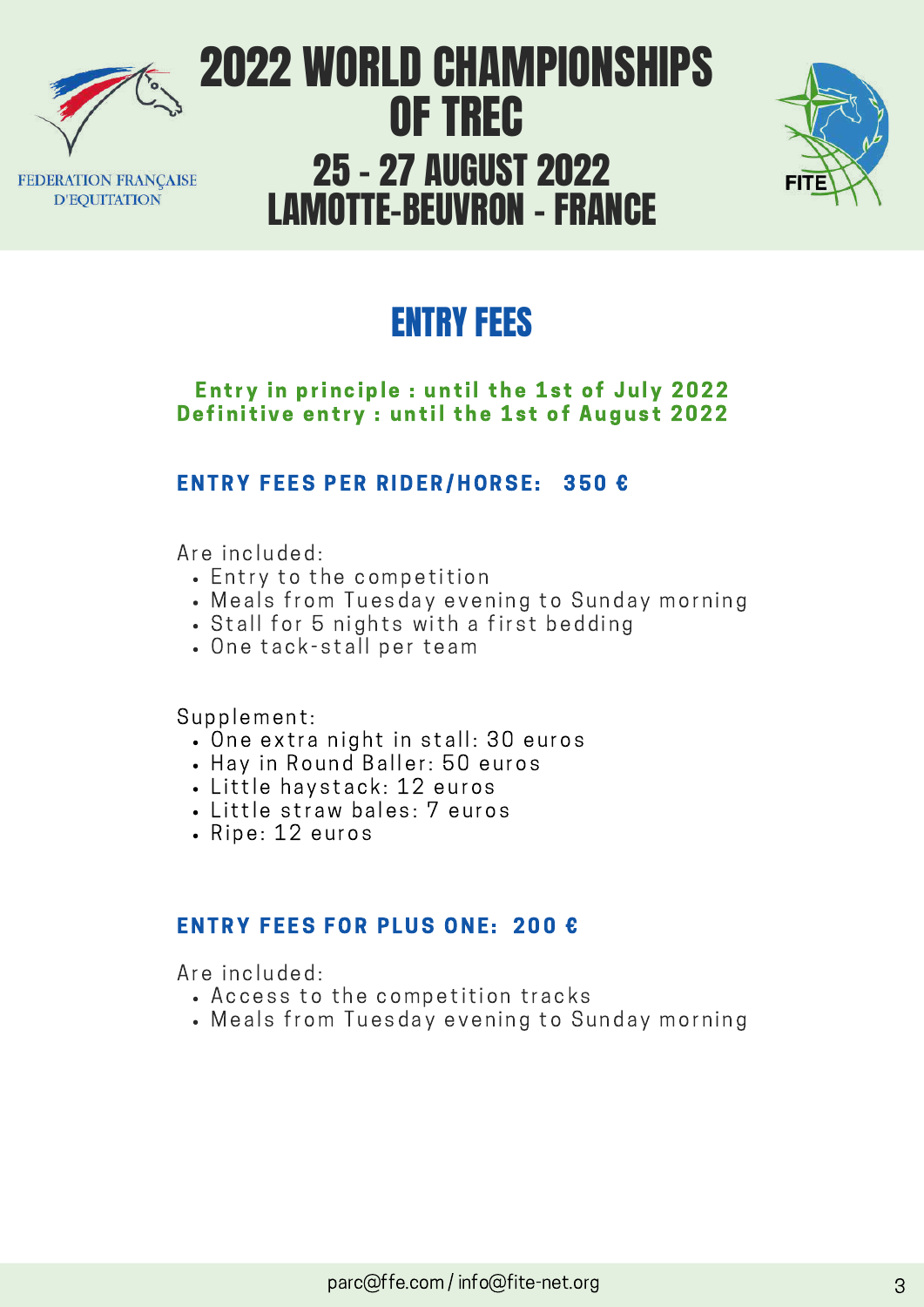

FEDERATION FRANCAISE **D'EQUITATION** 

# 2022 WORLD CHAMPIONSHIPS OF TREC 25 – 27 AUGUST 2022 LAMOTTE-BEUVRON – FRANCE



## PRELIMINARY TIMETABLE

TUESDAY, AUGUST 23 2pm-6pm Reception of riders

## WEDNESDAY, AUGUST 24

9am-6pm Reception of riders

6pm Meeting of team leaders

#### THURSDAY, AUGUST 25 9am Vet check

9:30am Presentation of the equipment

1:30pm Meeting of judges

2:30pm PTV recognition - team leaders only

6pm Opening ceremony

#### FRIDAY, AUGUST 26 8am POR : 1st rider POR

8:20am POR : 1st POR start

Vet check

### SATURDAY, AUGUST 27

8am Vet check

9am - 12am / 1:30pm to the end: Control of pace

9:30am - 12:30am / 2pm to the end: PTV

6pm Awards ceremony

8:30pm Gala dinner and dancing party

### SUNDAY, AUGUST 28

Morning: departure of riders

10am FITE general Assembly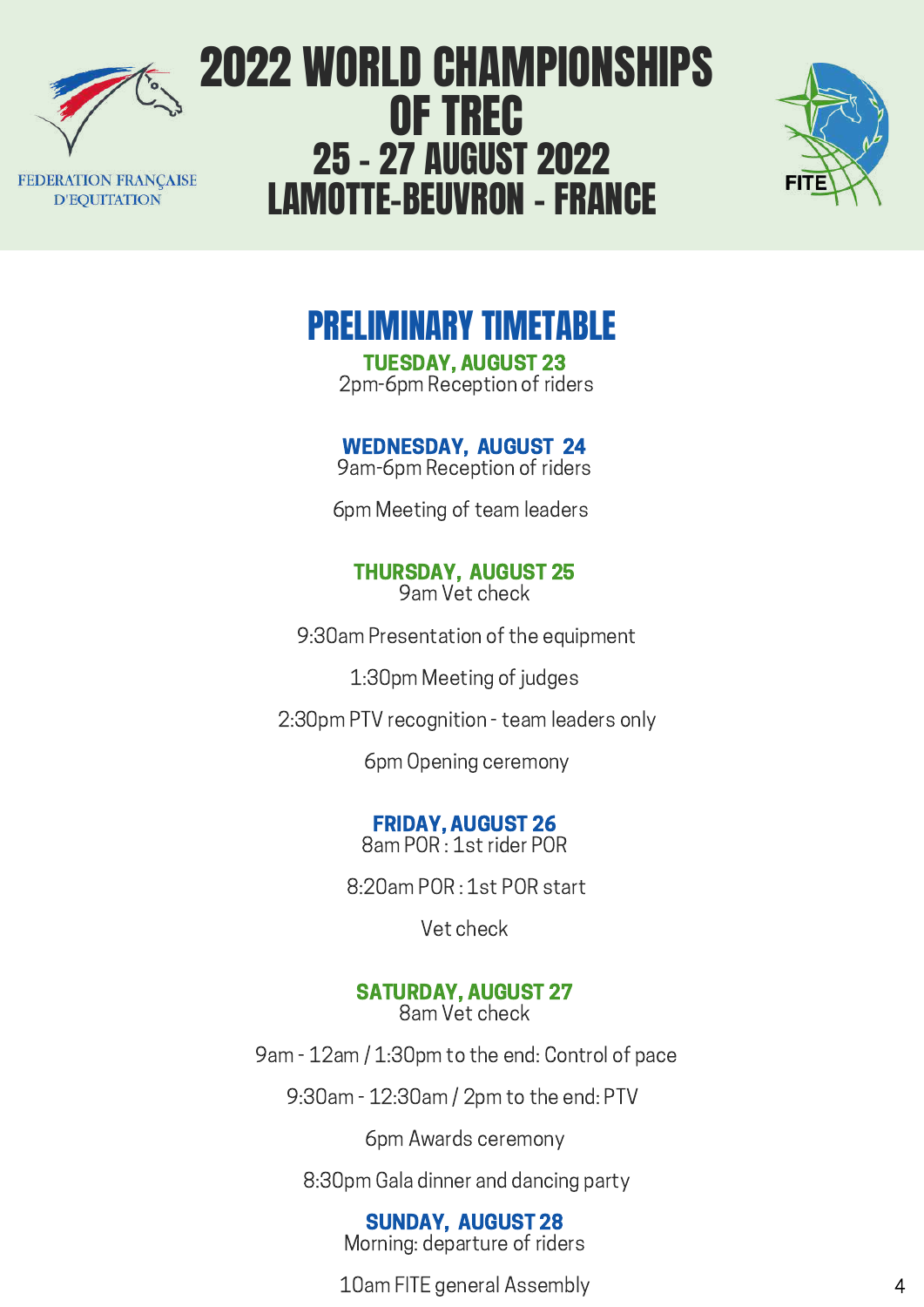



# PRE-ENTRY FORM

## TO COMPLETE AND SEND BEFORE THE 1ST OF JULY 2022

| Country                                                 |                                 |
|---------------------------------------------------------|---------------------------------|
| Contact                                                 |                                 |
| Address                                                 |                                 |
| Phone number                                            |                                 |
| E-mail                                                  |                                 |
| Date of arrival                                         |                                 |
| Date of departure                                       |                                 |
| Number of riders                                        | Juniors:<br>Youngs:<br>Seniors: |
| Number of plus one                                      | Juniors:<br>Youngs:<br>Seniors: |
| Number of officials<br>Name and first name<br>Maximum 2 |                                 |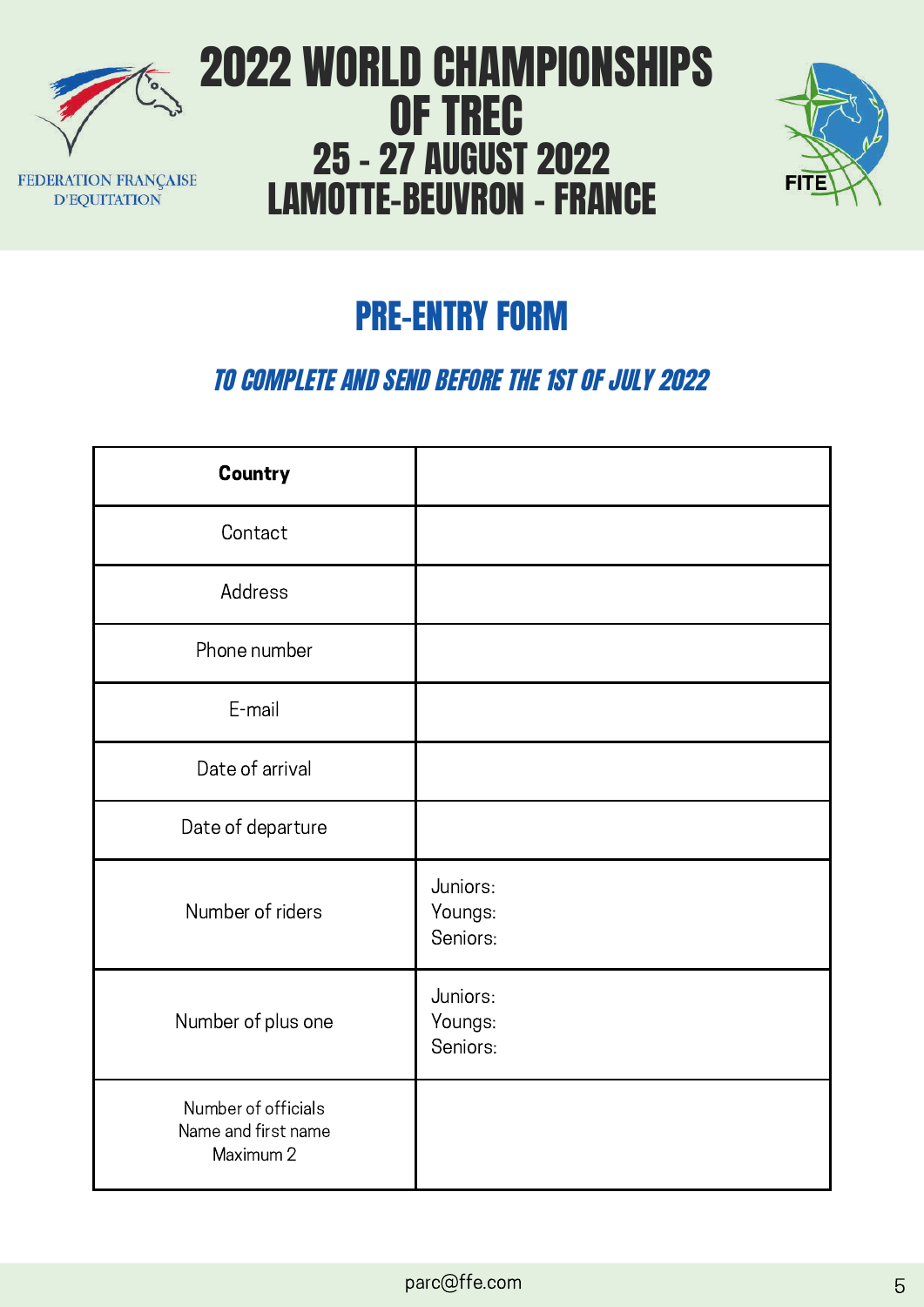



## DEFINITIVE ENTRY FORM

#### TO COMPLETE AND SEND BEFORE THE 1ST OF AUGUST 2022 ONE FORM PER RIDER/HORSE

#### RIDER

| Country       |  |
|---------------|--|
| Name          |  |
| First name    |  |
| Date of birth |  |
| Phone         |  |
| E-mail        |  |
| Special diet  |  |

#### **HORSE**

| Name                  |                 |
|-----------------------|-----------------|
| Identification number |                 |
| Gender                |                 |
| Stall                 | Straw [<br>Ripe |

| Day of arrival   |  |
|------------------|--|
| Day of departure |  |

Your horse is a stud ? Please tell it at your registration.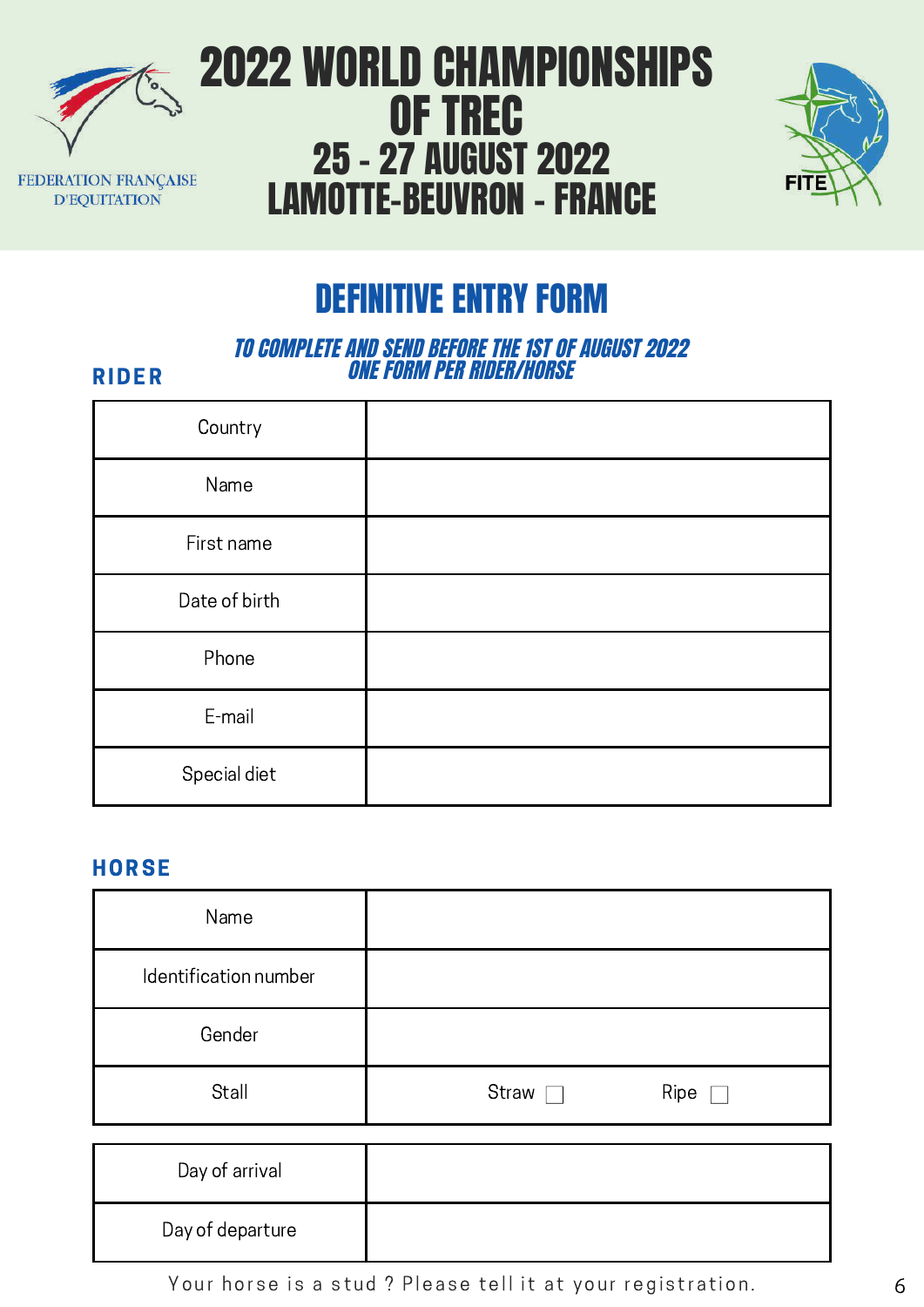



## REGISTRATION FORM **OFFICIALS**

| Country                         |  |
|---------------------------------|--|
| Name                            |  |
| First name                      |  |
| E-mail                          |  |
| Phone                           |  |
| Day of arrival                  |  |
| Day of departure                |  |
| Size of clothes<br>S/M/L/XL/XXL |  |
| Special diet                    |  |